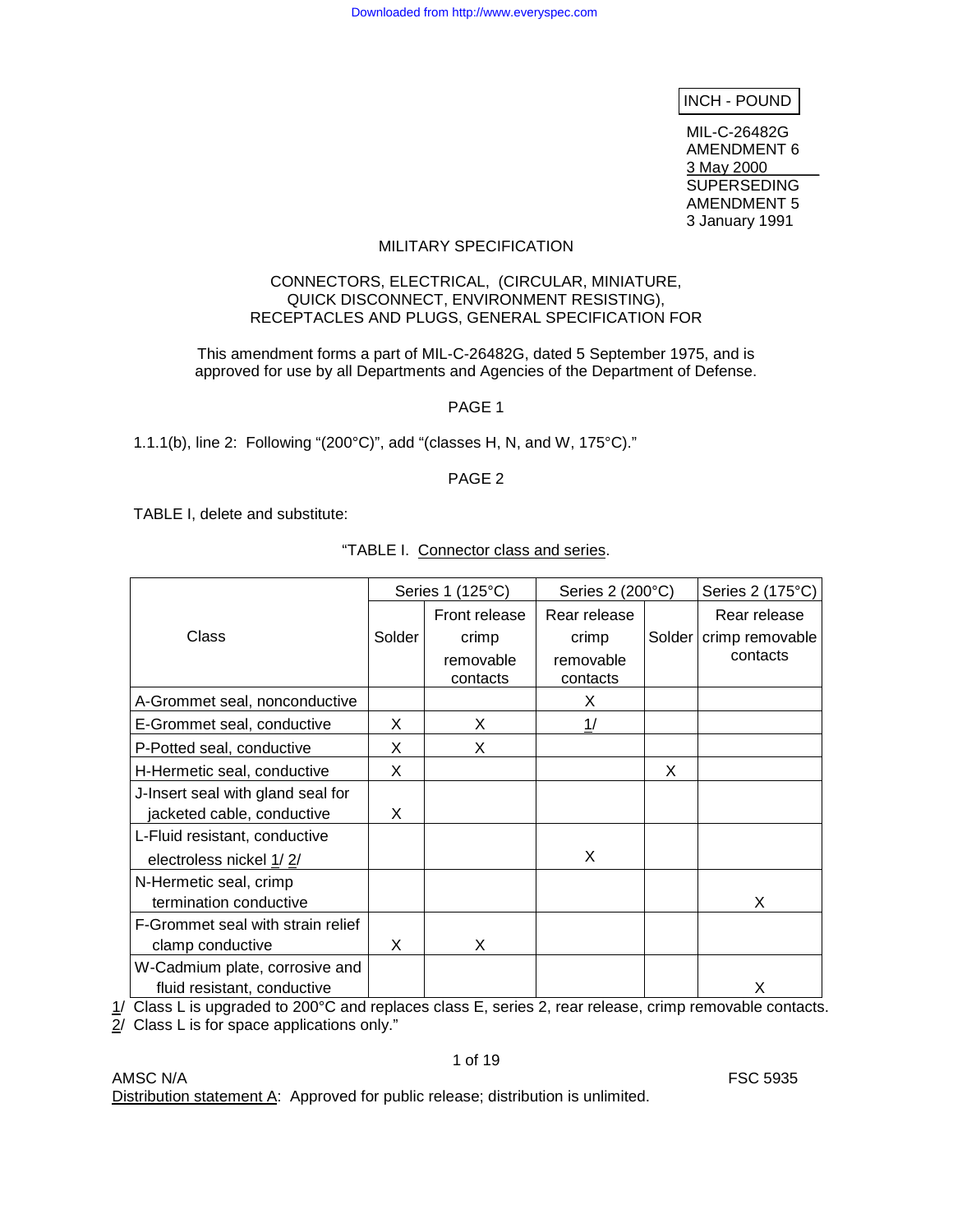1.2.1.3, Type A and Type B: Delete " (series 1)" (two places) and substitute "(series 1 and 2)" (two places).

### 1.2.1.5, delete and substitute:

### "1.2.1.5 Contact style:

- (a) Connectors ordered with standard contact arrangement as indicated in MIL-STD-1669 are as follows:
	- C Feedthrough contact.
	- P Pin contacts.
	- S Socket contacts.

The C, P, and S designators are used to indicate that connectors will be used with full compliments of the applicable standard contacts as indicated in MIL-STD-1669.

The connectors that accommodate crimp removable contacts (P and S) may be ordered without standard contacts by adding an appropriate note on the purchase order; however, the connector part numbers and the marking requirements remain unchanged (see 6.3).

- (b) Connectors used with other than standard contact arrangements as indicated in MIL-STD-1669 are as follows:
	- A Less pin contacts
	- B Less socket contacts.

The A or B designators are used to indicate that the connectors will be used with other than standard contacts as indicated in MIL-STD-1669 (example: shielded, coaxial thermocouple, fiber optic contacts). The A and B designators are part of the connector part numbers and shall be marked on the connectors.

 The standard contacts shall not be supplied with the connectors. The contacts that will be used with the connectors must be ordered separately (see 3.7.1, 3.7.4, and 6.3).

Note: When other than standard power contacts are used, the requirements stated herein may not be met."

### PAGE 6

## 2.1, SPECIFICATIONS, FEDERAL, add:

| "QQ-S-763      | - Steel Bar Wire, Shape & Forging, Corrosion Resisting."                                                                         |
|----------------|----------------------------------------------------------------------------------------------------------------------------------|
| MILITARY, add: |                                                                                                                                  |
| "MIL-C-39029   | - Contact, Electrical Connector, General Specification For.                                                                      |
| MIL-C-39029/31 | - Contact, Electrical Connector, Pin, Crimp Removable,<br>(For MIL-C-26482 Series 1, MIL-C-26500 and MIL-C-26518<br>Connectors). |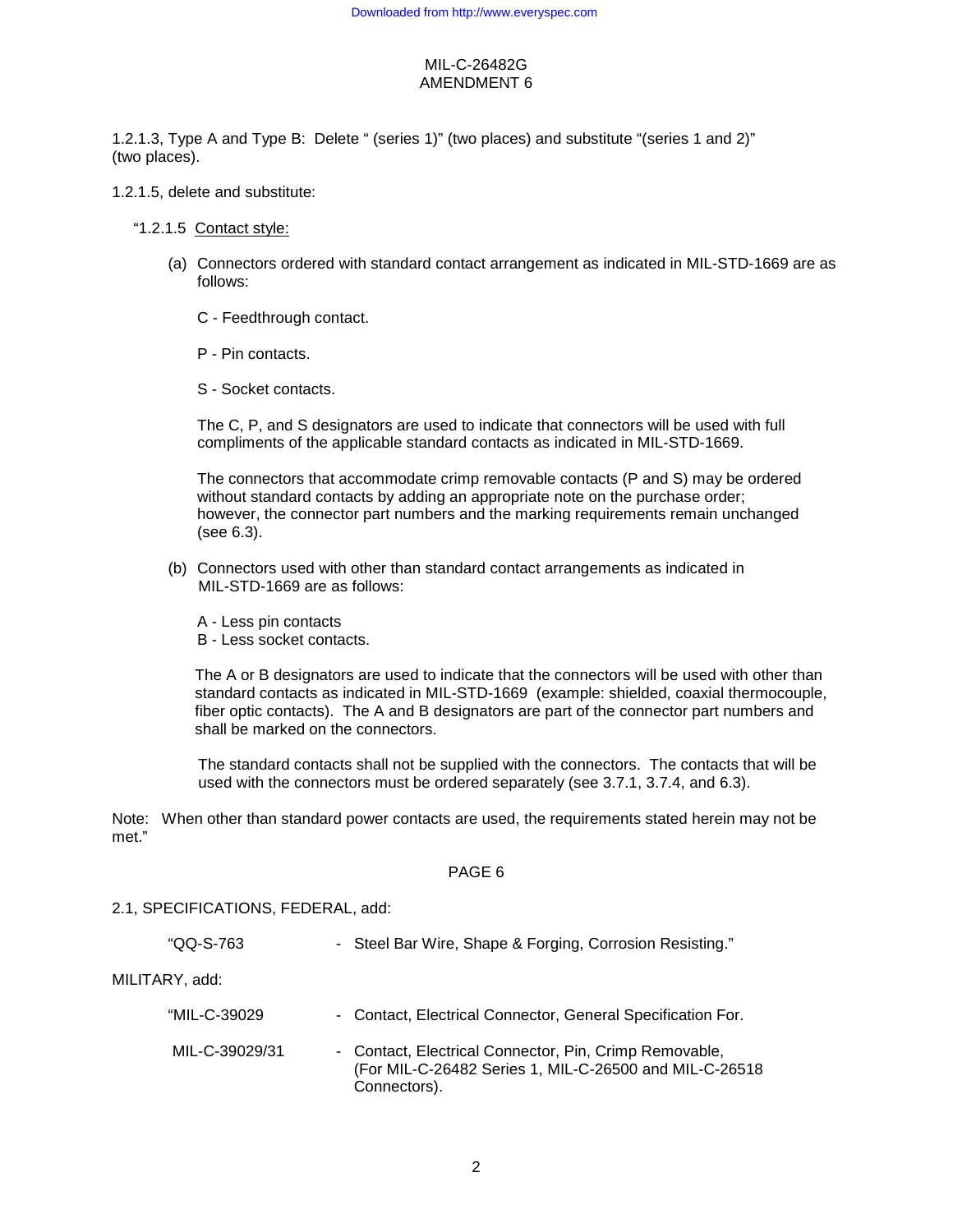| MIL-C-39029/32 | - Contacts, Electrical Connector, Socket, Crimp Removable,<br>(For MIL-C-26482 Series 1, and MIL-C-26500 Connectors). |
|----------------|-----------------------------------------------------------------------------------------------------------------------|
| MIL-C-83723    | - Connector, Electrical (Circular, Environment Resisting), Receptacles<br>and Plugs, General Specification For."      |

MILITARY, delete:

| "MIL-C-23216 |  |  | Contacts, Electric Connector, General Specification for." |
|--------------|--|--|-----------------------------------------------------------|
|              |  |  |                                                           |

MILITARY, delete title for "MIL-C-55330" and substitute: "Connector, Electrical & Fiber Optic, Packaging Of."

STANDARDS, MILITARY, delete:

| "MS3192 | - Contacts, Pin, Electric, Crimp, Removable.     |
|---------|--------------------------------------------------|
| MS3193  | - Contacts, Socket, Electric, Crimp, Removable." |

PAGE 9

3.3.4.1, first sentence, delete and substitute:

"Nonremovable contacts shall be made of suitably conductive material."

3.3.5, delete and substitute: "3.3.5 Contact finish."

3.3.5.1, delete and substitute: "3.3.5.1 Series 1 solder contact finish (except class H). Nonremovable contacts shall have a finish as specified in 3.3.5.1.1 or 3.3.5.1.2. Each desired finish shall be qualified."

Following 3.3.5.1, add:

"3.3.5.1.1 Overall finish. Contact body shall be gold plated in accordance with MIL-G-45204, type II, grade C, class 1 (0.000050 minimum), over a suitable underplate except silver shall not be used. Accessory members of the socket contacts need not be plated, but shall comply with the requirements for dissimilar metals specified in 3.3.2.

"3.3.5.1.2 Localized finish. Contact body shall have gold in accordance with MIL-G-45204, type II, grade C, class 1 applied to areas X and Y (see figure 5), as applicable. All other body surfaces shall be finished with gold in accordance with MIL-G-45204, any type and grade (no thickness specified). The entire surface of the contact body shall be nickel underplated In accordance with QQ-N-290, class 2, 0.00003 to .00015 inch thick. Gold discoloration in areas other than X and Y is acceptable."

3.3.5.2.1, delete and substitute:

"3.3.5.2.1 Types A and B, and type C (series 2). Nonremovable contacts shall be gold plated to a minimum of 50 microinches in accordance with MIL-G-45204, over a suitable underplate except silver shall not be used."

3.3.5.2.2, title, delete and substitute: "Types C and Y (series 1)."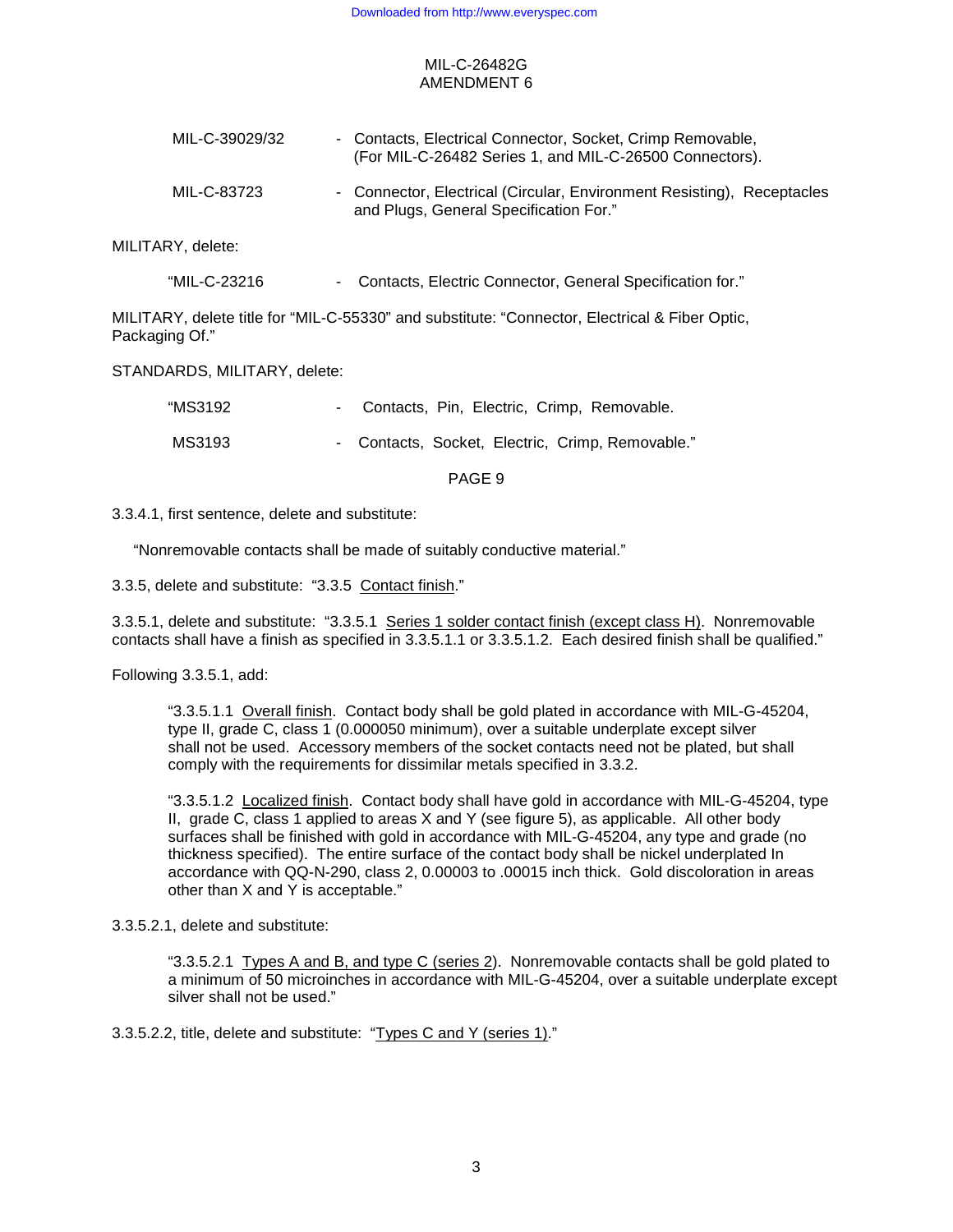### PAGE 10

3.3.7.1.1, delete and substitute:

"3.3.7.1.1 Rigid (except classes H and N). Rigid dielectric materials shall be high grade having electrical and mechanical characteristics suitable for the purpose intended. The impact strength shall be such that the material shall not chip, crack, or break during assembly or normal service."

3.3.9.1, line 3: Delete "13, 218, 380, or 384 (SC114A)" and substitute "413.0, 518.0, 380.0, 384.0, A380.0, or A413.0".

3.3.9.2, delete and substitute:

"3.3.9.2 Shells, coupling rings, and accessories (backshells) (series 2).

- (a) Shells, coupling rings, and accessories shall be made of impact extruded, machined or die-cast aluminum alloy.
- (b) Accessories (backshells) shall be in accordance with MIL-C-85049."

3.3.9.5, delete and substitute:

"3.3.9.5 Finish (series 2). Metal parts shall be of a corrosion resistant material or be protected to meet the performance requirements of this specification. The type of finish and class designation shall be as follows:

| Classes H and N                  | $\sim$ | .0001 inch minimum tin in accordance with MIL-T-10727 over nickel in<br>accordance with QQ-N-290.                                                                                                                                                                      |
|----------------------------------|--------|------------------------------------------------------------------------------------------------------------------------------------------------------------------------------------------------------------------------------------------------------------------------|
| Class L                          | ٠      | Electrically conductive, electroless nickel plating conforming to<br>MIL-C-26074, class 3 for molded/extruded alloy and class 4 for heat<br>treated alloys, grade B, finish shall withstand 48 hours salt spray<br>test. Use of a suitable under plate is permissible. |
| Class W<br>$(175^{\circ}C)$      |        | - Cadmium plate in accordance with QQ-P-416 over a suitable<br>underplate to withstand 500 hours salt spray. Resultant color to<br>be olive drab, conductive.                                                                                                          |
| Class A                          |        | - Hard, anodic, nonconductive in accordance with MIL-A-8625,<br>type III, .0008 inch minimum thick."                                                                                                                                                                   |
| 3.3.9.6: Delete in its entirety. |        |                                                                                                                                                                                                                                                                        |

## PAGE 11

3.3.9.7: Delete in its entirety:

3.3.10, delete and substitute:

"3.3.10 Bayonet pins. Bayonet pins shall be made of passivated stainless steel in accordance with QQ-S-763."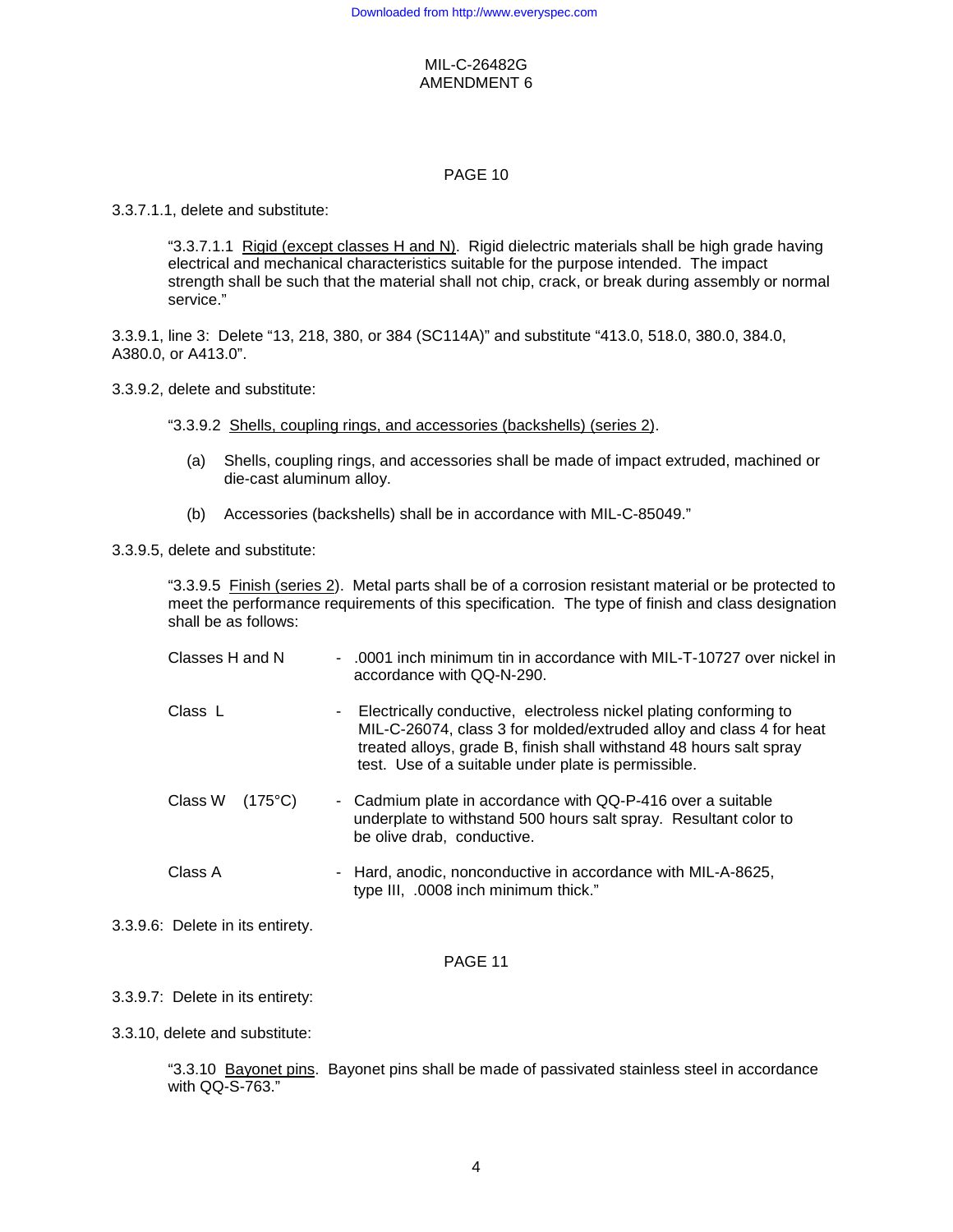3.4.1, line 1: Delete "or" and substitute "nor". Line 6: Delete "(see 6.3)" and substitute "(see 1.2.1.5 and 6.3)."

3.4.1.2.1, delete and substitute:

"3.4.1.2.1 Crimp power contacts. Crimp power contacts shall conform to MIL-C-39029/31 or MIL-C-39029/32 and shall be qualified to MIL-C-39029."

- 3.4.1.2.2, line 2: Delete "sheielded" and substitute "shielded".
- 3.4.1.2.3, last sentence: Delete.

### PAGE 19

- FIGURE 5A: Pin contact, delete "MS3192" and substitute "MIL-C-39029/31"; Socket contact, delete "MS3193" and substitute "MIL-C-39029/32".
- FIGURE 5B: Pin contact (Eyelet termination), delete "MS3192" and substitute "MIL-C-39029/31".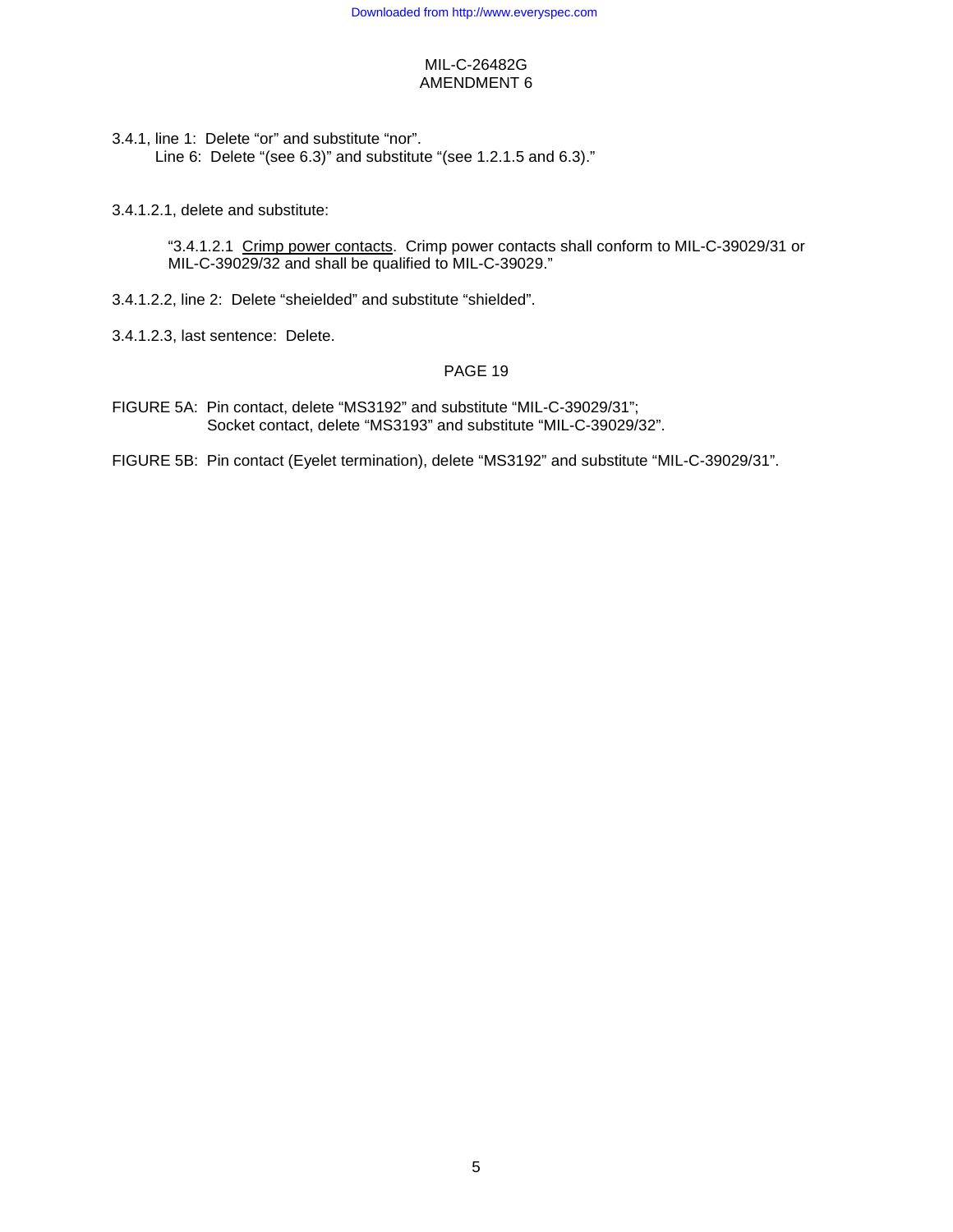FIGURE 5C: Adding new figure on areas of applications of localized finish.



5C.1 Socket contact with integral pressure member (hood removed).



5C.2 Socket contact with separate pressure member as primary current carrying interface.







5C.4 Pin contacts.

## NOTES:

"

- 1. Dimensions are in inches.
- 2. Metric equivalents are given for general information only.
- 3. F equals length of maximum electrical contact (wiping) area plus .020 (0.51 mm) minimum. Maximum wipe shall be equal to maximum E of mating pin engagement minus the spherical radius.

FIGURE 5C. Areas of applications of localized finish."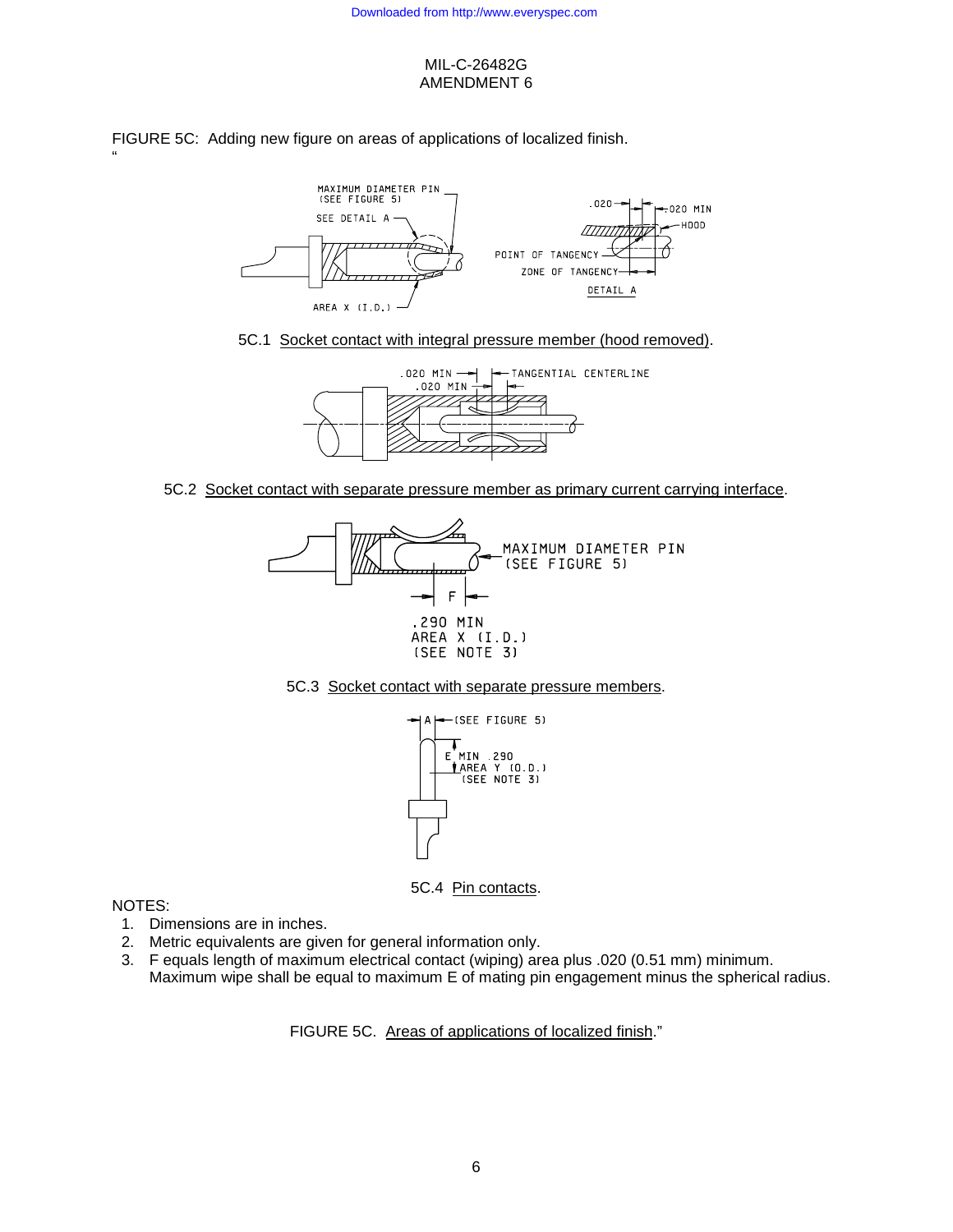# PAGE 22

3.4.2.2.4, title, delete: "(series 2)". Also, last sentence: Delete.

## PAGE 26

3.6.1, title, delete: "series 1".

3.6.3, add second sentence as follows:

"Mating and unmating forces for RFI shielded plugs shall not exceed the values specified in table VI by more than 20 percent."

## PAGE 27

3.6.4, last sentence: Delete "MIL-C-23216" and substitute "MIL-C-39029".

### PAGE 28

3.6.7.2, line 2: Following "200°C," add "(classes H, N, and W, 175°C)."

# PAGE 29

3.6.10, title and table X title: Add "(series 1)" (as deleted by amendment 3).

## PAGE 30

3.6.19, delete and substitute:

"3.6.19 Salt spray (corrosion )(series 1). When tested as specified in 4.6.19, unmated connectors, stowage receptacles, protective covers, and accessories shall show no exposure of basic metal, which will affect performance. The connector shall meet all subsequent test requirements."

3.6.22, title, delete and substitute: "Random vibration (series 2)."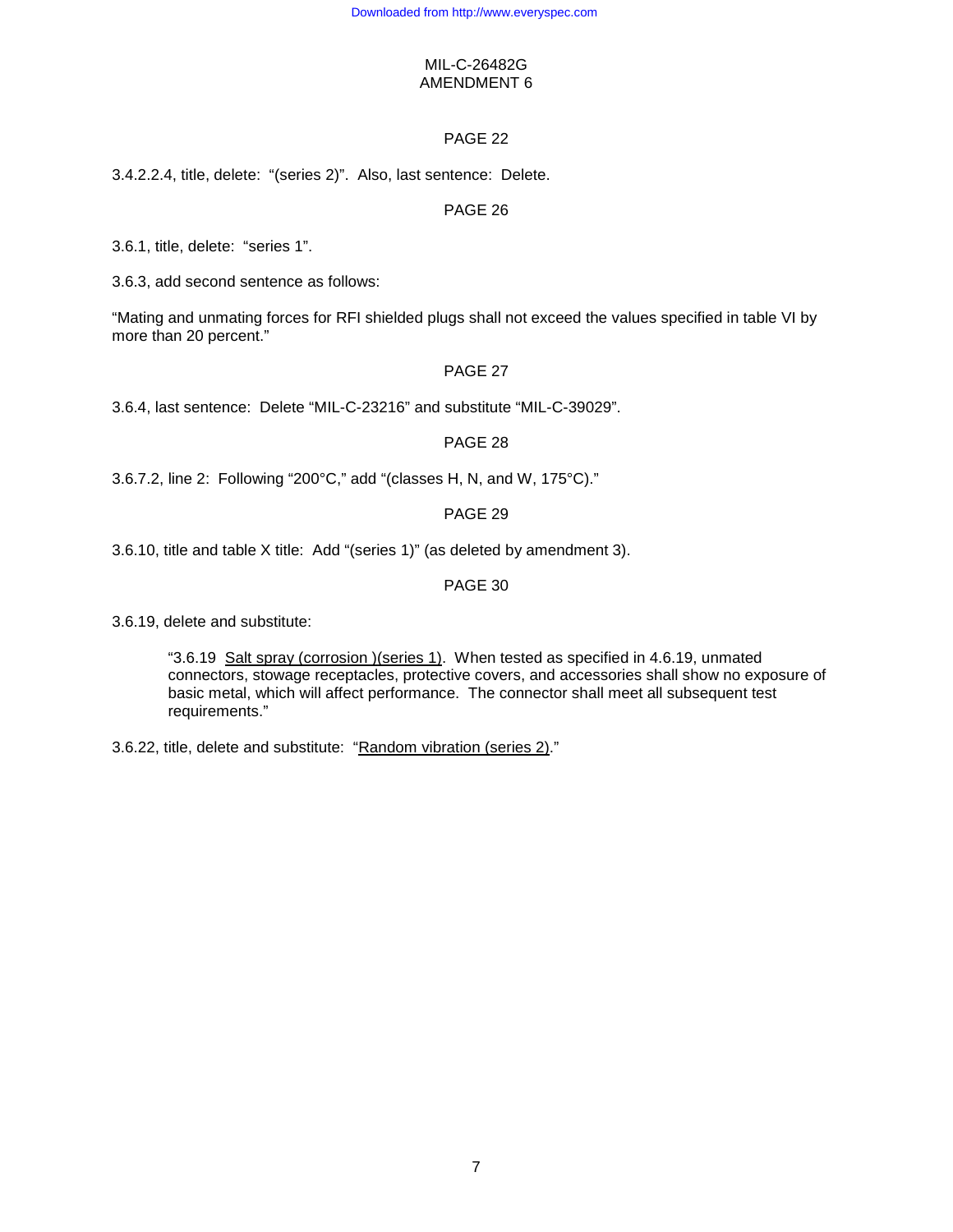# PAGE 32

TABLE XII, delete and substitute:

|          |                            | Initial        |               | After conditioning |                |            |  |  |
|----------|----------------------------|----------------|---------------|--------------------|----------------|------------|--|--|
|          | <b>Minimum</b>             | <b>Maximum</b> | Maximum       | <b>Minimum</b>     | Maximum        | Maximum    |  |  |
| Mating   | separation                 | average        | Engagement    | separation         | average        | engagement |  |  |
| end size | force                      | engagement     | force         | force              | engagement     | force      |  |  |
|          | (ounces)<br>force (ounces) |                | (ounces)      | (ounces)           | force (ounces) | (ounces)   |  |  |
|          | Minimum                    | Maximum        | Maximum       | Minimum            | Maximum        | Maximum    |  |  |
|          | diameter                   | diameter       | diameter      | diameter           | diameter       | diameter   |  |  |
|          | MS3197 pin                 | MS3197 pin     | MS3197<br>pin | MS3197 pin         | MS3197 pin     | MS3197 pin |  |  |
| 12       | 3                          | 24             | 30            | 2.5                | 29             | 36         |  |  |
| 16       | $\overline{2}$             | 24             | 30            | 1.5                | 29             | 36         |  |  |
| 20       | 0.7                        | 12             | 18            | 0.6                | 14             | 22         |  |  |

# "TABLE XII. Contact engagement and separation forces (series 1).

3.6.37, delete and substitute:

"3.6.37 Temperature life (series 2, class H). Following the test as specified in 4.6.37, the contact resistance shall meet the requirements of 3.6.5.2."

3.6.37.1, title: Delete "classes L, N, S and W" and substitute "classes N and W". (alters a change made by amendment 4).

3.6.39, delete and substitute:

"3.6.39 Shell to shell conductivity ( series 2, except class A). When tested as specified in 4.6.39, the probes shall not puncture or otherwise damage the connector finish and the maximum measured potential drop across assemblies shall be as follows:

- (a) With spring fingers. Five millivolts for classes L, R and W.
- (b) Without spring fingers: 200 millivolts."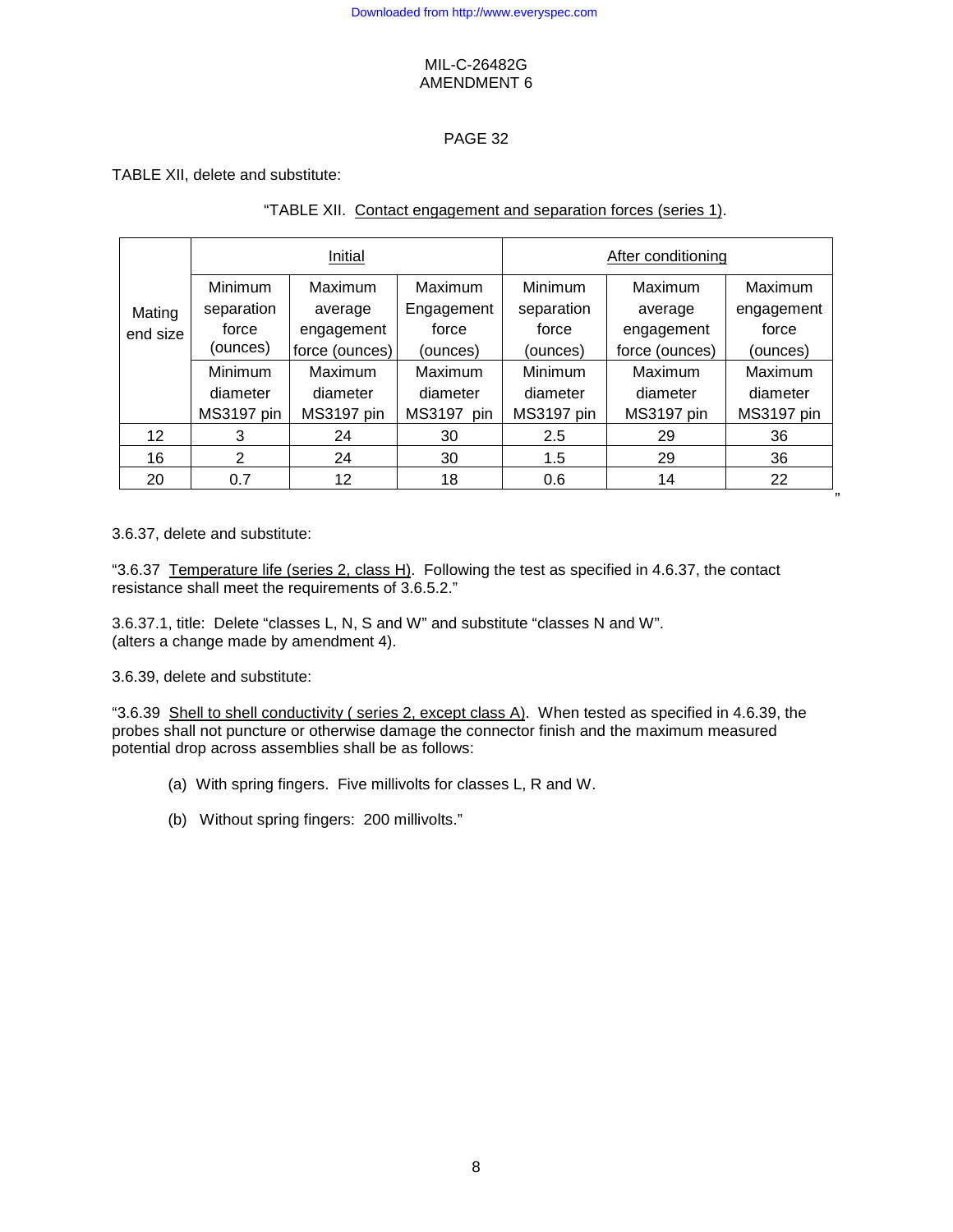# PAGE 33

TABLE XIII, delete and substitute:

| "TABLE XIII. External bending moment (series 2). |  |
|--------------------------------------------------|--|
|                                                  |  |

| Shell size | Bending moment (inch-pounds)<br>2 inch lever |
|------------|----------------------------------------------|
| 8          | 55                                           |
| 10         | 61                                           |
| 12         | 115                                          |
| 14         | 134                                          |
| 16         | 154                                          |
| 18         | 199                                          |
| 20         | 245                                          |
| 22         | 270                                          |
| 24         | 328                                          |

# PAGE 34

3.6.47, delete and substitute:

"3.6.47 Accessory thread strength (series 2, class L ). When tested as specified in 4.6.47, the accessory threads and portion of the connector that accepts connector accessories shall be capable of withstanding torques per table XXVIII."

Following 3.6.47, add:

"3.6.48 Impact (drop ) (qualification only) (series 2 only). When connectors are tested as specified in 4.6.50, there shall be no breaking or cracking of inserts, bending of pins, nor any other damage which prevents the connectors from being mated or renders them unfit to continue further testing. Any chipping of the inserts which affects its polarization or retention in the shell shall be considered a failure."

3.6.49 Solder contact plating thickness (except class H) (series 1). When measured as specified in 4.6.51, the plating thickness, except for corners, shall be in accordance with 3.3.5. All other plated surfaces shall be plated to a thickness to assure specified performance of the contact.

3.6.50 Humidity - temperature cycling (series 1, solder contact with localized finish only) (except class H). When tested as specified in 4.6.52, there shall be no evidence of defects detrimental to the electrical performance."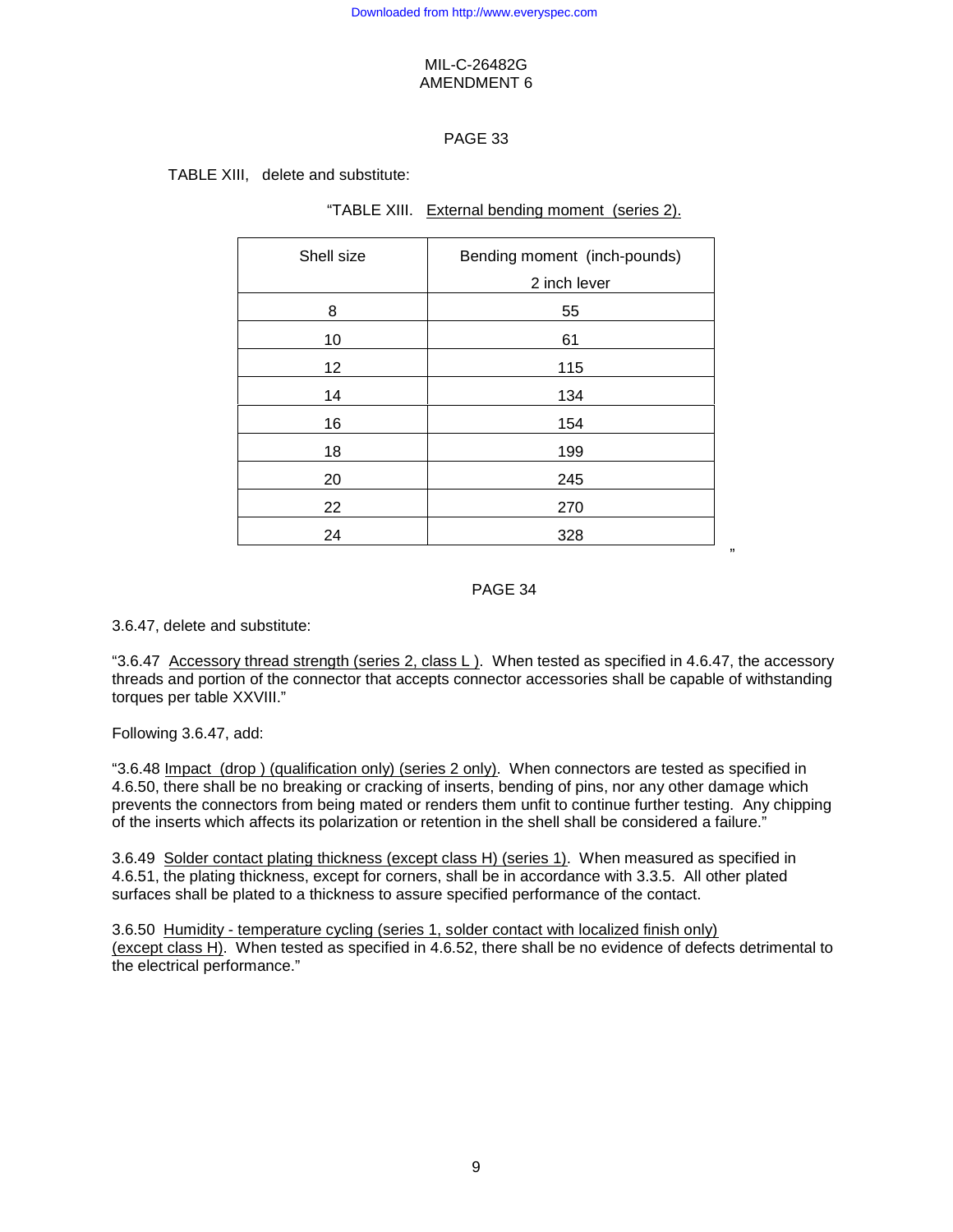3.7.4, delete and substitute:

"3.7.4 Connector marking (series 2). The connector shall be clearly and permanently marked in the location specified (see 3.1). Marking shall remain legible following completion of all inspections. Marking shall be nonfading. The characters shall be a minimum of .037 inch in height. The minimum character height does not apply to shell sizes 8, 10, and 12. Each connector shall be marked on the shell or coupling ring with manufacturer's name or trademark, the appropriate MS part number, if applicable (see 3.1), and the date of the manufacture (year and week). In addition, all connectors shall be marked around the periphery of the shell with a blue color band to identify the connectors as having the rear release contact system. The location of the blue band shall be as specified (see 3.1)."

## PAGE 37

### 4.3.2.1.5, delete and substitute:

"4.3.2.1.5 Solder, contacts (series 1). A sufficient number of series 1 solder contact connectors and contacts shall be provided as follows:

- (a) Fifty of each socket contact configuration shall be subjected to the tests of table XVIII, group 7. Sockets which are not completely assembled prior to installation in the insert (e.g. class H, socket style), may be provided and tested in connectors.
- (b) Two pin contacts and two socket contacts, uninstalled but representative of each contact configuration supplied assembled in the insert, shall be provided for inspection of contact finish in accordance with 3.3.5 and 4.6.51 (table XVIII, group 12).
- (c) Eight pin contacts and eight socket contacts (localized finish only) (see 3.3.5.1.2) of each configuration, supplied assembled in the insert, assembled in the insert, shall be provided. Samples shall be wired as required and subjected to the tests of table XVIII, group 11."

4.3.2.2.1, title: Delete and substitute "Connector assemblies (classes L and W)." Also, fourth sentence, delete and substitute:

"One RFI plug of each size together with two suitable counterpart receptacles (one with inserts and bayonet pins and one without) shall be provided for test groups 6 and 8 of table XIX."

## PAGE 38

4.3.2.2.1.1, title: Delete and substitute "Intermateability samples (classes L and W)."

Add the following new paragraph:

 "4.3.2.2.4 Qualification of insert grommet bonding (class L). Two bonded insert grommet assemblies and two bonded insert interface seal assemblies which have not been assembled into the connector shell shall be tested. The assemblies shall be of the size and contact arrangement for which qualification is to be conducted. These assemblies shall meet the requirements of 3.6.40."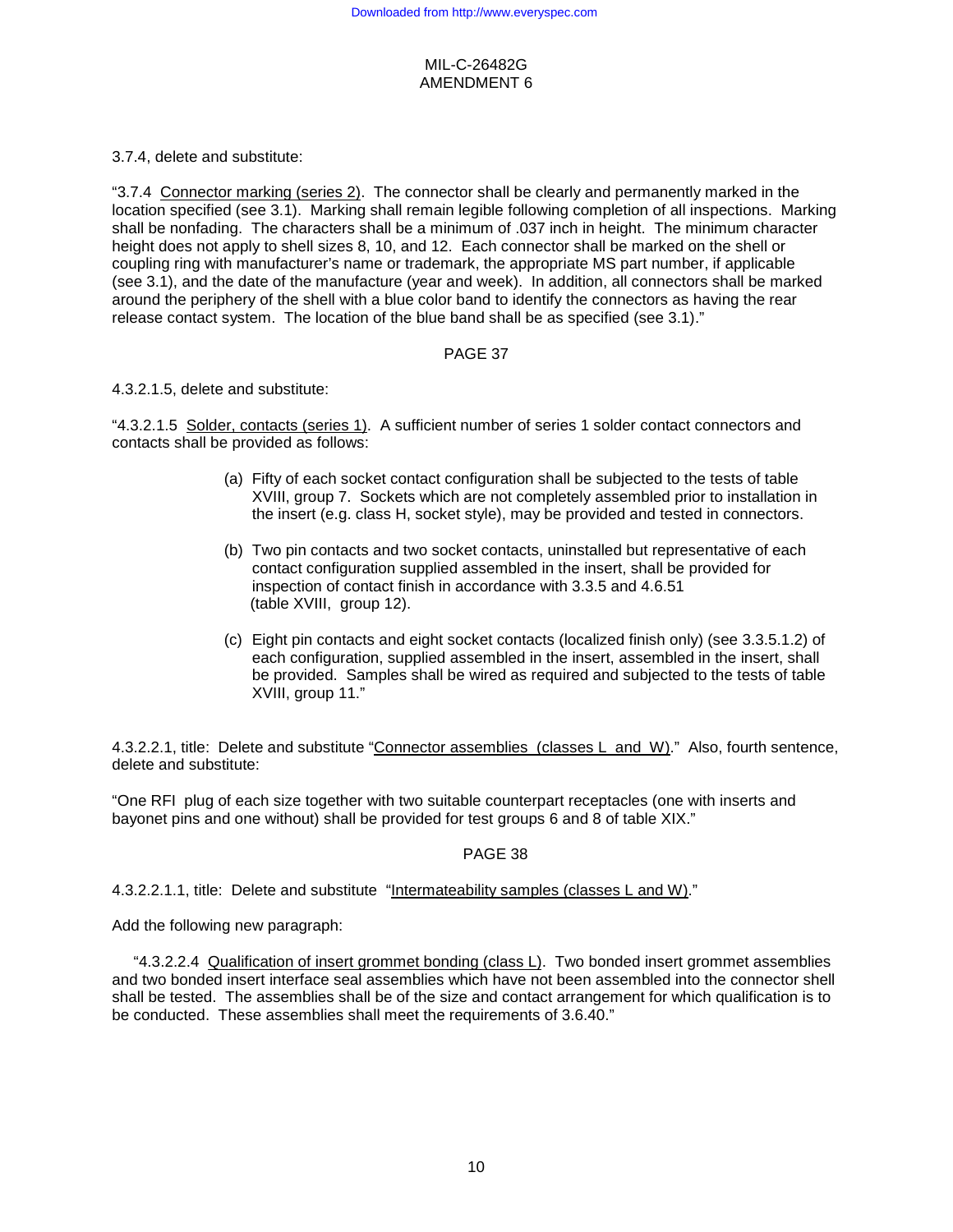# PAGE 39

TABLE XVIII, group 8: Delete "Moisture Resistance" and substitute "Humidity". Also, air leakage, method paragraph: Delete "4.6.15.1" and substitute "4.6.15.3".

TABLE XVIII, following group 10, add: "

| Examination or test                              | Requirement<br>paragraph      | Method<br>paragraph |    | <b>Test Group</b> |
|--------------------------------------------------|-------------------------------|---------------------|----|-------------------|
|                                                  |                               |                     | 11 | 12                |
| Group 11 – Localized finish solder contacts only |                               |                     |    |                   |
| Examination of product                           | 3.1, 3.3, 3.5,<br>3.7 and 3.8 | 4.6.1               | X  |                   |
| Contact resistance (25°C)                        | 3.6.4                         | 4.6.5               | X  |                   |
| Humidity - temperature cycling                   | 3.6.49                        | 4.6.52              | X  |                   |
| Contact resistance (25°C)                        | 3.6.4                         | 4.6.5               | X  |                   |
| Group 12 - Contact finish                        |                               |                     |    |                   |
| Contact finish                                   | 3.3.5                         |                     |    | x                 |

,,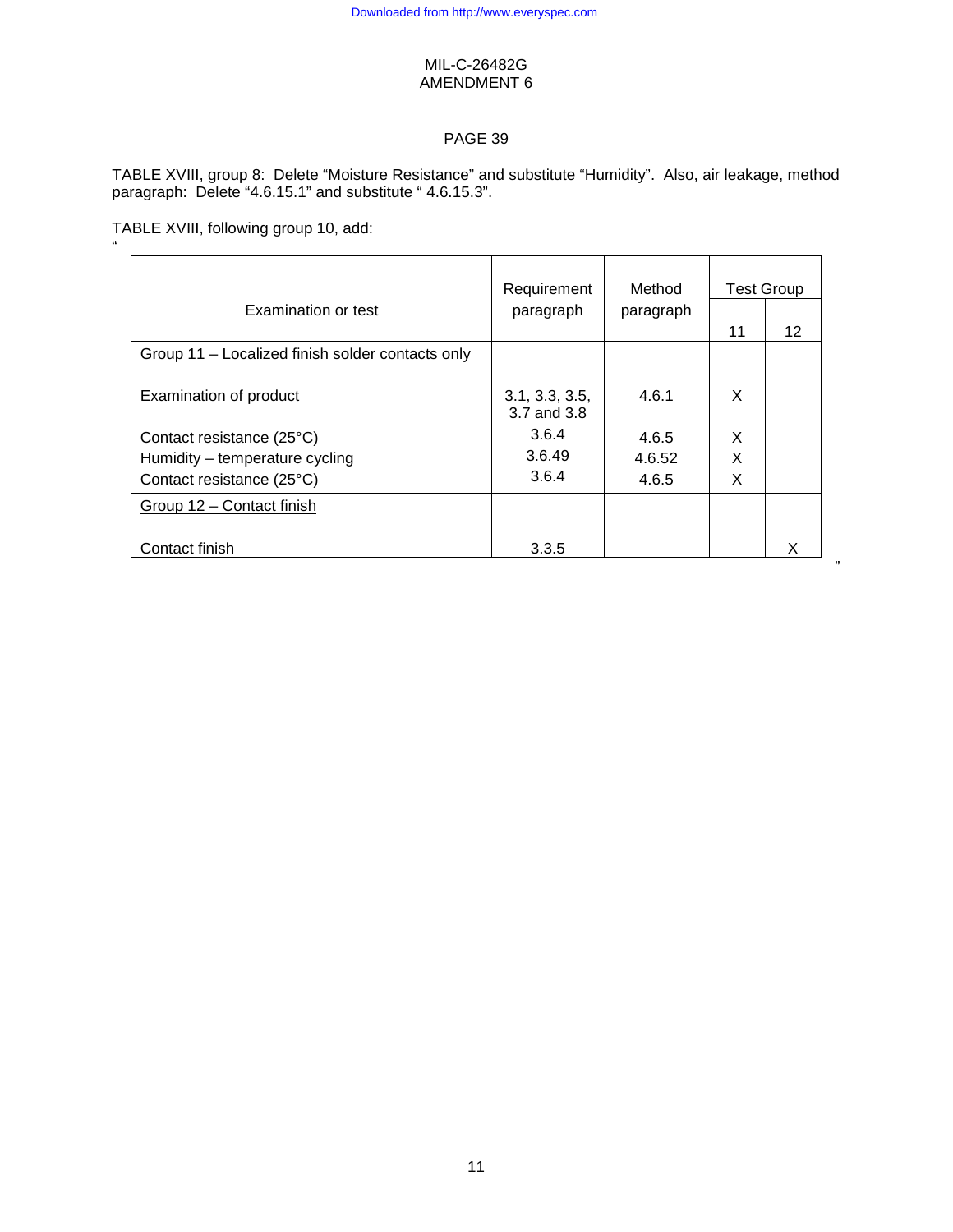# PAGE 40

TABLE XIX, delete and substitute:

|  |  |  |  | "TABLE XIX. Qualification inspection (series 2, classes L and W). |  |
|--|--|--|--|-------------------------------------------------------------------|--|
|--|--|--|--|-------------------------------------------------------------------|--|

| <b>Examination or test</b>            | Requirement<br>paragraph | Method<br>paragraph |                          | Test group                   |                          |                              |                          |                          |                          |                          |
|---------------------------------------|--------------------------|---------------------|--------------------------|------------------------------|--------------------------|------------------------------|--------------------------|--------------------------|--------------------------|--------------------------|
|                                       |                          |                     | 1                        | $\overline{2}$               | 3                        | $\overline{4}$               | 5                        | 6                        | $\overline{7}$           | 8                        |
| Examination of product                | 3.1, 3.3, 3.5,           | 4.6.1               | X                        | $\sf X$                      | X                        | $\mathsf{X}$                 | X                        | $\sf X$                  | X                        | X                        |
| Magnetic permeability                 | 3.7, and 3.8<br>3.3.3    | 4.6.48              | X                        | $\blacksquare$               | $\overline{\phantom{a}}$ | $\blacksquare$               | ÷,                       | $\overline{\phantom{a}}$ |                          | $\overline{\phantom{0}}$ |
| Maintenance aging                     | 3.6.1                    | 4.6.2               | X                        |                              |                          | $\blacksquare$               |                          |                          |                          | $\blacksquare$           |
| Contact insertion & removal force     | 3.6.11                   | 4.6.11              | X                        | X                            | X                        | X                            | X                        | X                        |                          | $\overline{\phantom{0}}$ |
| Contact stability                     | 3.6.42                   | 4.6.42              | $\blacksquare$           | $\overline{\phantom{a}}$     | $\overline{\phantom{a}}$ | $\qquad \qquad \blacksquare$ |                          |                          | X                        | $\overline{a}$           |
| Gage location and retention           | 3.6.31                   | 4.6.31              | X                        | X                            | X                        | $\mathsf{X}$                 | X                        | X                        | L.                       |                          |
| RFI finger spring force               | 3.6.44                   | 4.6.44              | $\frac{1}{2}$            | $\blacksquare$               | $\blacksquare$           | $\blacksquare$               | ä,                       | $\blacksquare$           | $\overline{\phantom{a}}$ | X                        |
| Mating and unmating forces            | 3.6.3                    | 4.6.4               | X                        | X                            | X                        | X                            | X                        | X                        | $\blacksquare$           | X                        |
| Dielectric withstanding, sea level    | 3.6.9.1                  | 4.6.10.1            | X                        | X                            | X                        | X                            | X                        | X                        | $\overline{a}$           | $\overline{a}$           |
| Insulation resistance                 | 3.6.7.1                  | 4.6.8.1             | X                        | X                            | X                        | X                            | X                        | X                        | $\blacksquare$           | ä,                       |
| Shell conductivity                    | 3.6.39                   | 4.6.39              | X                        | X                            | X                        | X                            | X                        | $\mathsf{X}$             | $\overline{a}$           | X                        |
| Thermal shock                         | 3.6.13                   | 4.6.13              | $\sf X$                  | X                            | X                        | $\mathsf{X}$                 | X                        | $\sf X$                  | $\blacksquare$           | X                        |
| Durability (except RFI plugs)<br>1/2/ | 3.6.18                   | 4.6.18              | $\blacksquare$           | $\overline{\phantom{a}}$     | $\blacksquare$           | $\overline{\phantom{a}}$     | ä,                       | $\times$                 | $\overline{\phantom{0}}$ |                          |
| Durability (RFI plugs)<br>1/          | 3.6.18.1                 | 4.6.4               |                          | ÷,                           | ÷,                       | $\blacksquare$               | $\overline{a}$           | $\times$                 | $\overline{a}$           | X                        |
| Mating and unmating forced<br>3/      | 3.6.3                    | 4.6.4               |                          | $\overline{\phantom{a}}$     | $\blacksquare$           | $\qquad \qquad \blacksquare$ | $\overline{\phantom{a}}$ |                          | $\overline{\phantom{0}}$ | X                        |
| Vibration 4/                          | 3.6.22                   | 4.6.22              | X                        | $\qquad \qquad \blacksquare$ | $\overline{a}$           | X                            | $\overline{a}$           | X                        | L.                       | $\overline{a}$           |
| Physical shock                        | 3.6.24                   | 4.6.24              |                          | X                            | ÷,                       | $\mathsf{X}$                 | $\overline{a}$           |                          |                          | L,                       |
| Temperature life with contact loading | 3.6.37.1                 | 4.6.37.1            |                          | $\blacksquare$               | X                        | $\overline{\phantom{a}}$     | $\blacksquare$           | ÷,                       |                          | $\blacksquare$           |
| Humidity                              | 3.6.26                   | 4.6.26              |                          | $\blacksquare$               | X                        | ÷,                           | X                        | $\overline{\phantom{a}}$ |                          |                          |
| Insert retention                      | 3.6.30                   | 4.6.30              | $\blacksquare$           | ÷,                           | X                        | X                            | $\overline{a}$           | $\overline{\phantom{a}}$ | $\overline{\phantom{0}}$ |                          |
| Salt spray (corrosion)<br>1/          | 3.6.20                   | 4.6.20              | $\blacksquare$           | $\blacksquare$               | $\overline{a}$           | $\overline{a}$               | ä,                       | X                        | ÷,                       |                          |
| Salt spray (dynamic test, class W) 4/ | 3.6.20                   | 4.6.20.1            |                          | $\blacksquare$               | ÷,                       | ÷,                           | ä,                       | X                        |                          | -                        |
| Ozone exposure                        | 3.6.38                   | 4.6.38              | $\blacksquare$           | $\overline{\phantom{a}}$     | ÷,                       | ÷,                           | ÷,                       | X                        | ÷,                       | $\overline{a}$           |
| Fluid immersion (class L)             | 3.6.28                   | 4.6.28              | Χ                        | X                            | $\blacksquare$           | $\blacksquare$               | $\blacksquare$           | $\overline{a}$           |                          | ۳                        |
| Altitude immersion                    | 3.6.36                   | 4.6.36              | X                        | $\sf X$                      | $\blacksquare$           | $\overline{\phantom{a}}$     |                          | $\blacksquare$           | $\blacksquare$           | $\overline{\phantom{0}}$ |
| Mating and unmating forces 3/         | 3.6.3                    | 4.6.4               | X                        | X                            | X                        | $\mathsf{X}$                 | X                        | X                        | $\overline{\phantom{a}}$ | $\overline{\phantom{0}}$ |
| Contact retention (class L)           | 3.6.32                   | 4.6.32              | X                        | X                            | $\mathsf{X}$             | $\overline{a}$               | $\blacksquare$           | $\mathsf{x}$             | X                        | $\overline{a}$           |
| Dielectric withstanding voltage sea   |                          |                     |                          |                              |                          |                              |                          |                          |                          |                          |
| level (class L)                       | 3.6.9.1                  | 4.6.10.1            | $\overline{\phantom{a}}$ | $\blacksquare$               | X                        |                              |                          | $\blacksquare$           | Χ                        |                          |

See footnotes at end of table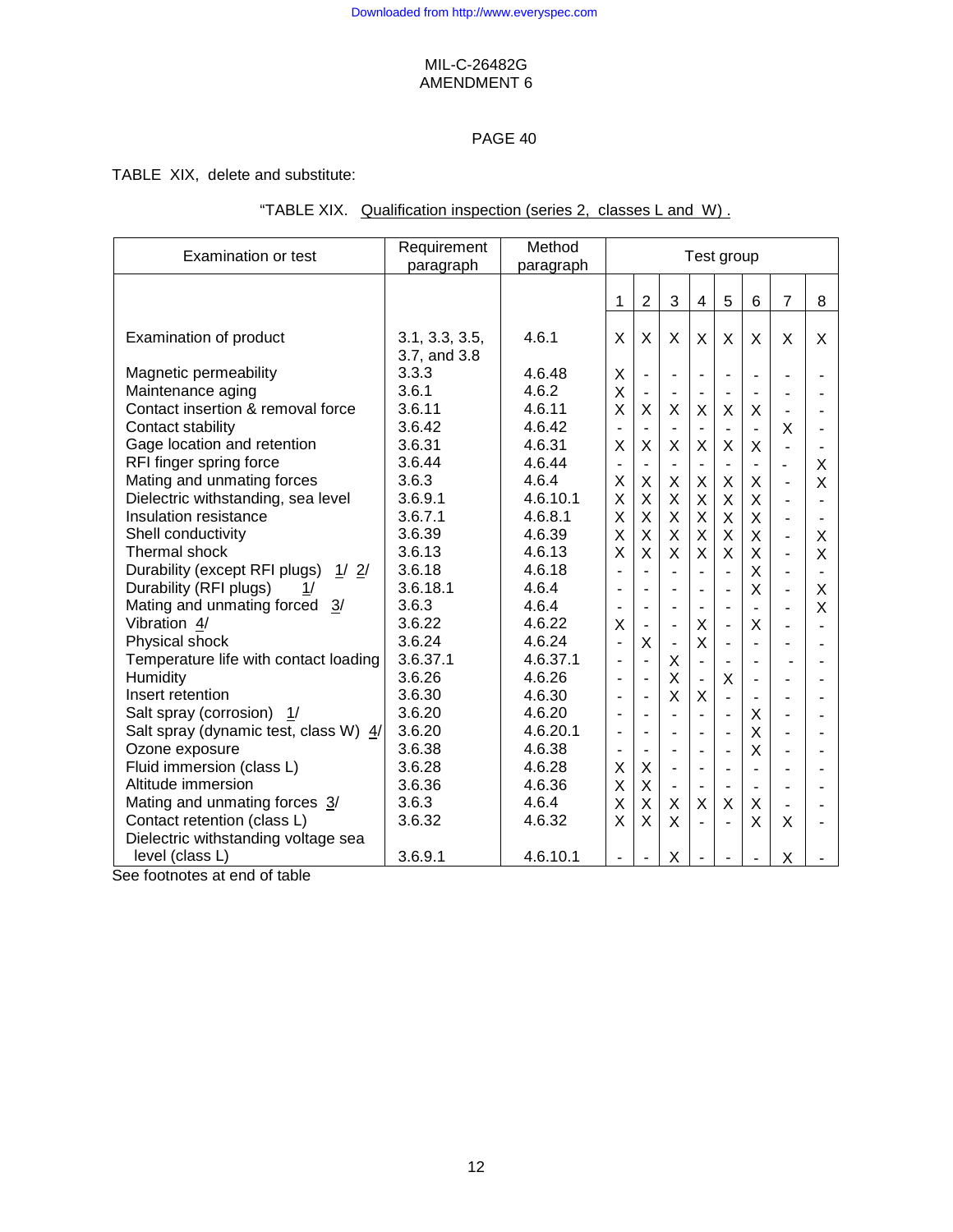| <b>Examination of test</b>               | Requirement<br>paragraph | Method<br>paragraph | <b>Test Group</b>        |                          |                          |                |                          |                |                          |   |
|------------------------------------------|--------------------------|---------------------|--------------------------|--------------------------|--------------------------|----------------|--------------------------|----------------|--------------------------|---|
|                                          |                          |                     | $\mathbf{1}$             | $\overline{2}$           | 3                        | $\overline{4}$ | 5                        | 6              | $\overline{7}$           | 8 |
|                                          |                          |                     |                          |                          |                          |                |                          |                |                          |   |
| Dielectric withstanding voltage altitude | 3.6.9.2                  | 4.6.10.2            | Χ                        | X                        | X                        | X              | X                        | X              | $\overline{\phantom{a}}$ |   |
| Shell conductivity                       | 3.6.39                   | 4.6.39              | X                        | X                        | X                        | X              | X                        | X              | $\overline{\phantom{a}}$ | X |
| RFI shielding (RFI plugs)                | 3.6.43                   | 4.6.43              | ÷,                       |                          |                          | $\blacksquare$ | $\overline{a}$           | $\overline{a}$ | $\overline{a}$           | X |
| Insulation resistance                    | 3.6.7.1                  | 4.6.8.1             |                          |                          |                          | $\blacksquare$ | $\overline{a}$           | X              |                          |   |
| Insulation resistance -                  |                          |                     |                          |                          |                          |                |                          |                |                          |   |
| high temperature                         | 3.6.7.2                  | 4.6.8.2             | X                        | X                        | X                        | X              | X                        | X              |                          |   |
| Contact resistance                       | 3.6.5                    | 4.6.6               | X                        | X                        | X                        | X              | X                        | X              | $\overline{\phantom{a}}$ |   |
| Insert grommet bonding                   | 3.6.40                   | 4.6.40              | $\blacksquare$           | $\overline{\phantom{a}}$ | $\overline{\phantom{a}}$ | $\blacksquare$ | $\overline{\phantom{0}}$ | $\blacksquare$ | X                        |   |
| Final examination of product             | 3.7.4                    | 4.6.49              | Χ                        | X                        | X                        | X              | X                        | X              | X                        | X |
| <b>External bending moment</b>           | 3.6.41                   | 4.6.41              | $\overline{\phantom{0}}$ | $\blacksquare$           |                          | $\blacksquare$ | $\overline{a}$           | $\blacksquare$ | X                        |   |
| Accessory thread strength                | 3.6.47                   | 4.6.47              | X                        |                          |                          |                |                          |                |                          |   |
|                                          |                          |                     |                          |                          |                          |                |                          |                |                          |   |
| Group 9 - Intermateability test          |                          |                     |                          |                          |                          |                |                          |                |                          |   |
| (series 2 with series 1) (see 3.5.1)     |                          |                     |                          |                          |                          |                |                          |                |                          |   |
|                                          |                          |                     |                          |                          |                          |                |                          |                |                          |   |
| Examination of product                   | 3.1, 3.3 thru            | 4.6.1               |                          |                          |                          |                |                          |                |                          |   |
|                                          | 3.5, 3.7, and            |                     |                          |                          |                          |                |                          |                |                          |   |
|                                          | 3.8                      |                     |                          |                          |                          |                |                          |                |                          |   |
| Mating and unmating forces               | 3.6.2                    | 4.6.3               |                          |                          |                          |                |                          |                |                          |   |
| Durability                               | 3.6.17                   | 4.6.17              |                          |                          |                          |                |                          |                |                          |   |
| Mating and unmating forces               | 3.6.2                    | 4.6.3               |                          |                          |                          |                |                          |                |                          |   |
| Vibration                                | 3.6.21                   | 4.6.21              |                          |                          |                          |                |                          |                |                          |   |
| Impact 4/                                | 3.6.48                   | 4.6.50              |                          |                          |                          |                |                          |                |                          |   |
| Shock (specified pulse)                  | 3.6.23                   | 4.6.23              |                          |                          |                          |                |                          |                |                          |   |
| Humidity                                 | 3.6.25                   | 4.6.25              |                          |                          |                          |                |                          |                |                          |   |
| Dielectric withstanding voltage altitude | 3.6.8                    | 4.6.9.2             |                          |                          |                          |                |                          |                |                          |   |
| Final examination of product             | 3.1, 3.3 thru            | 4.6.1               |                          |                          |                          |                |                          |                |                          |   |
|                                          | 3.5, 3.7, and            |                     |                          |                          |                          |                |                          |                |                          |   |
|                                          | 3.8                      |                     |                          |                          |                          |                |                          |                |                          |   |

# TABLE XIX. Qualification inspection (series 2, classes L and W) - Continued.

1/ Except class W.

2/ Footnote 1 does not pertain to group 8.

3/ Conditioning mating and unmating cycles are not required for this test. Conduct torque measurement only.

4/ Qualification only."

# PAGE 41

TABLE XX, line 13: Delete "Temperature life (class N)" and substitute "Temperature life with contact loading (class N)".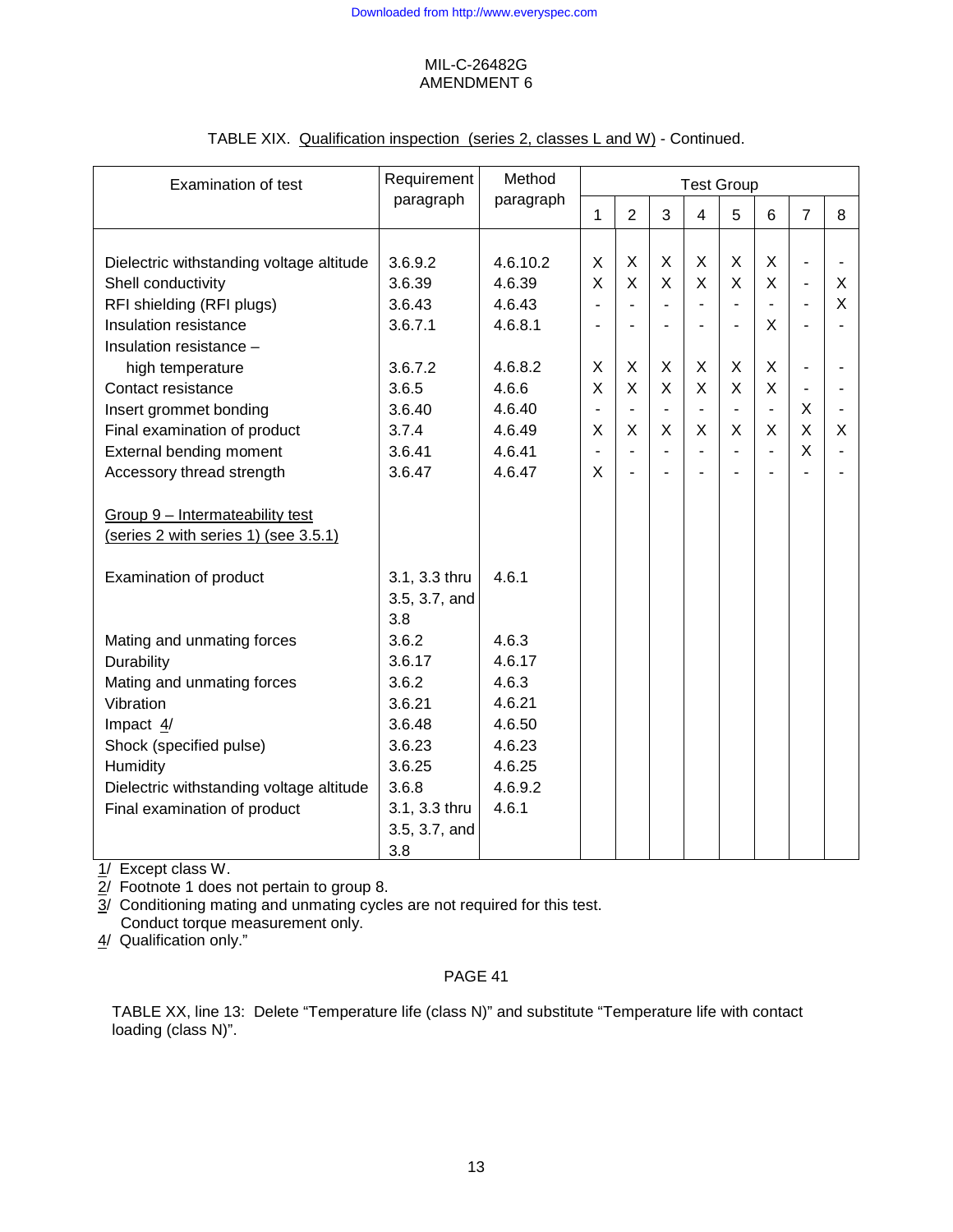## PAGE 42

4.4.2, delete and substitute:

"4.4.2 Inspection lot. An inspection lot shall consist of all connectors of the same shell size, covered by the same MS standards, produced under essentially the same conditions and offered for inspection at one time."

## PAGE 44

4.5.1.1.2(c), add the following sentence to end of paragraph:

"In addition, 2 receptacle connectors without inserts and with bayonet pins removed shall be provided for test aids for group 5 (RFI finger spring force)."

4.5.2, delete and substitute:

"4.5.2 Inspection of packaging. The sampling and inspection of the preservation, packing, and container marking shall be in accordance with the requirements of MIL-C-55330."

# PAGE 45

4.6.2, delete and substitute:

"4.6.2 Maintenance aging (crimp contacts only) (see 3.6.1). Connectors shall be tested in accordance with method 2002 of MIL-STD-1344. The following details shall apply:

- (a) Contacts shall be removed and reinserted once using the appropriate MIL-I-81969/17 and MIL-I-81969/19 tools for series 1 and MS3448 or MIL-I-81969/14 for series 2.
- (b) Connectors shall be mated and unmated 10 times. A minimum of 20 percent but not less than three of the contacts shall be removed and reinserted nine times. Maximum forces shall be as specified in table X."

4.6.5, add second sentence as follows: "For class H contacts, test current for sizes 20, 16, and 12 shall be 5.0, 10.0, 17.0 amperes, respectively."

## PAGE 46

4.6.8.2(a), line 1: Following "200  $\pm$  3°C," add: "(classes H, N, and W, 175  $\pm$  3°C)."

## PAGE 47

4.6.12(a), delete and substitute:

"(a) Test condition letter  $A$  – minimum temperature -55°C and maximum temperature 125°C."

4.6.13, delete and substitute:

"4.6.13 Thermal shock (series 2) (see 3.6.13). Mated, wired connectors, shall be tested in accordance with method 1003 of MIL-STD-1344, test condition A, with the following exceptions:

- (a) Classes L and A minimum temperature -55°C, maximum temperature 200°C.
- (b) Classes H, N, and W minimum temperature -55°C, maximum temperature 175°C."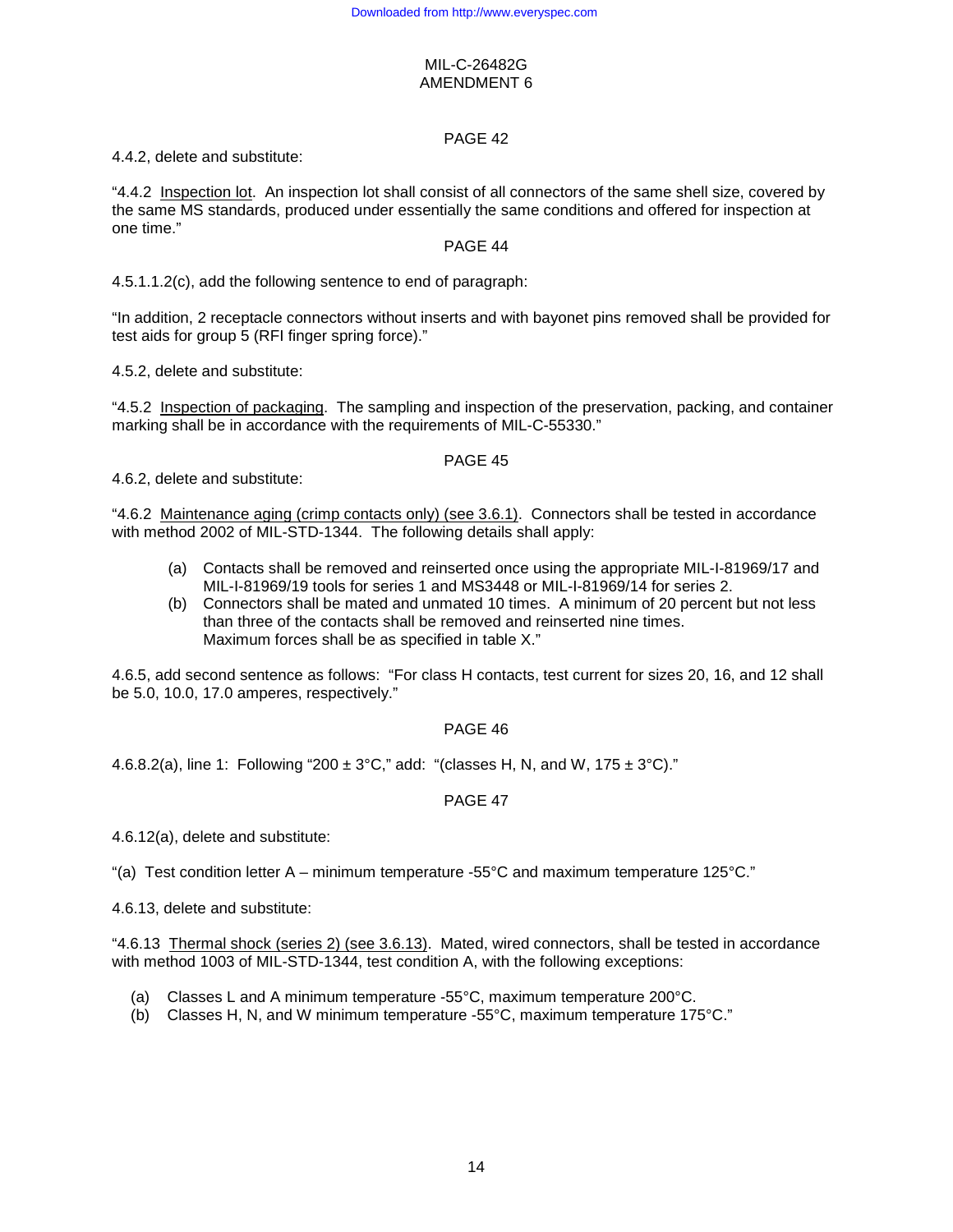## PAGE 48

4.6.15.1, line 4: Delete "table XI" and substitute "table XXVI".

4.6.18, at the end of first sentence, add: "at the rate of 200 ±100 cycles per hour."

## PAGE 49

4.6.19(c): Last sentence, delete.

4.6.20(a), add the following: "For class W - 452 hours mated followed by 48 hours unmated."

4.6.20.1, delete and substitute:

" 4.6.20.1 Salt spray (dynamic test, class W) (see 3.6.20). The wired assembled plugs and receptacles shall be mated and unmated 50 cycles of durability at a rate of  $200 \pm 100$  cycles per hour. The details specified in 4.6.18 shall apply. The sample connectors shall then be subjected to the spray test in accordance with method 1001 of MIL-STD-1344, the following details and exceptions shall apply:

- (a) Four hundred and fifty two hours mated, followed by 48 hours unmated.
- (b) The samples shall not be mounted, but shall be suspended from the top using waxed twine or string, glass rod or glass cord.
- (c) Wire ends must be protected to prevent salt migration.

After salt spray exposure, the remaining number of durability cycles specified in 3.6.18 or 3.6.18.1 shall be completed. Requirements of 3.6.18 or 3.6.18.1 and 3.6.20 shall apply."

4.6.22, delete and substitute:

"4.6.22 Random vibration (series 2) (see 3.6.22). Wired, mated connectors shall be tested in accordance with method 214 of MIL-STD-202. The following details shall apply:

- (a) The connector shall be mounted on the table by normal means.
- (b) Test condition II letter J shall be used.
- (b) The duration of test shall be 8 hours in the longitudinal direction and 8 hours in the perpendicular direction.
- (c) All contacts shall be wired in a series circuit and 100 to 150 milliamperes shall be caused to flow during vibration."

4.6.24(a), delete and substitute:

"(a) The pulse shall be an approximate half sine wave of 300 G  $\pm$  15 percent magnitude, with a duration of  $3 \pm 1$  milliseconds."

### PAGE 50

4.6.25.1, first sentence, delete and substitute:

"Mated connectors shall be tested in accordance with method 1002 of MIL-STD-1344."

4.6.25.1 (b), delete and substitute:

"(b) Mated test samples."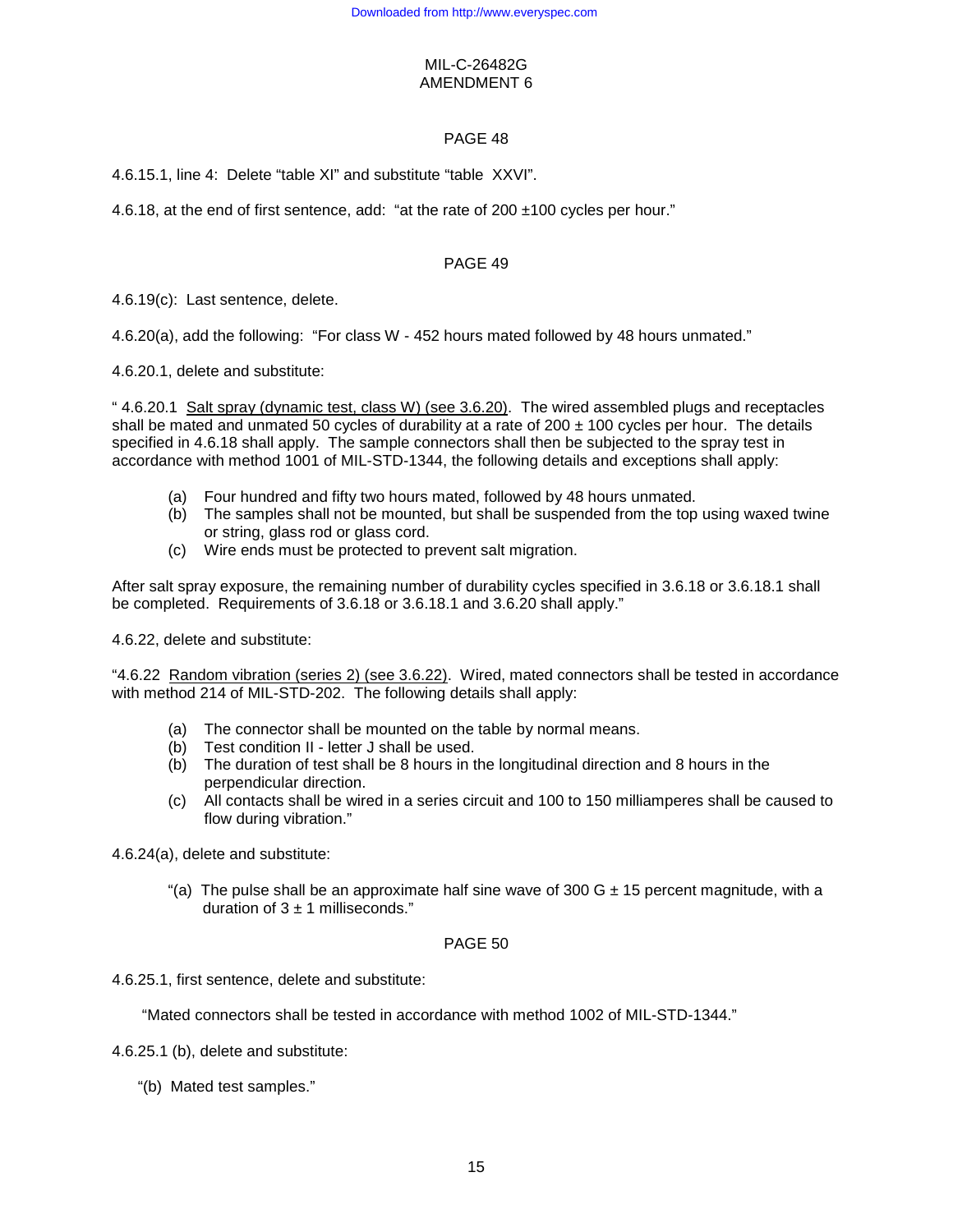# PAGE 54

4.6.37.1, title, delete and substitute: "Temperature life with contact loading (series 2, classes L (at 200°C), N and W (at 175°C))."

4.6.39, line 9: Delete ".100  $\pm$  .010 ampere" and substitute "1  $\pm$  .01 ampere."

4.6.40, end of second sentence, add: "class W,  $175 \pm 3^{\circ}$ C."

## PAGE 59

Add the following new paragraph:

"4.6.50 Impact (drop) (see 3.6.48). The connector shall be wired as intended for normal service, complete with accessories and tested in accordance with method 2015 or MIL-STD-1344 at a drop height of 4 feet, service class, light with a total of eight drops."

Following 4.6.50, add:

"4.6.51 Finish thickness (series 1 solder contacts) (see 3.6.48).

"4.6.51.1 Overall finish (see 3.3.5.1.1). Finish thickness shall be measured in accordance with MIL-G-45204. Measurements shall be made on the external surfaces of the contact body at the locations shown of figure 14.

"4.6.51.2 Localized finish (see 3.3.5.1.2). Finish thickness shall be measured in accordance with MIL-G-45204. Measurements shall be made at point A or D of figure 15, as applicable.

"4.6.52 Humidity - temperature cycling (series 1, localized gold finish contacts only (see 3.6.49)). Wired mated contacts shall meet the requirements of 3.6.49 when tested in accordance with method 1002 of MIL-STD-1344, type II, test condition A. Current applied to contacts during exposure shall be 100  $\pm$ 10 milliamps."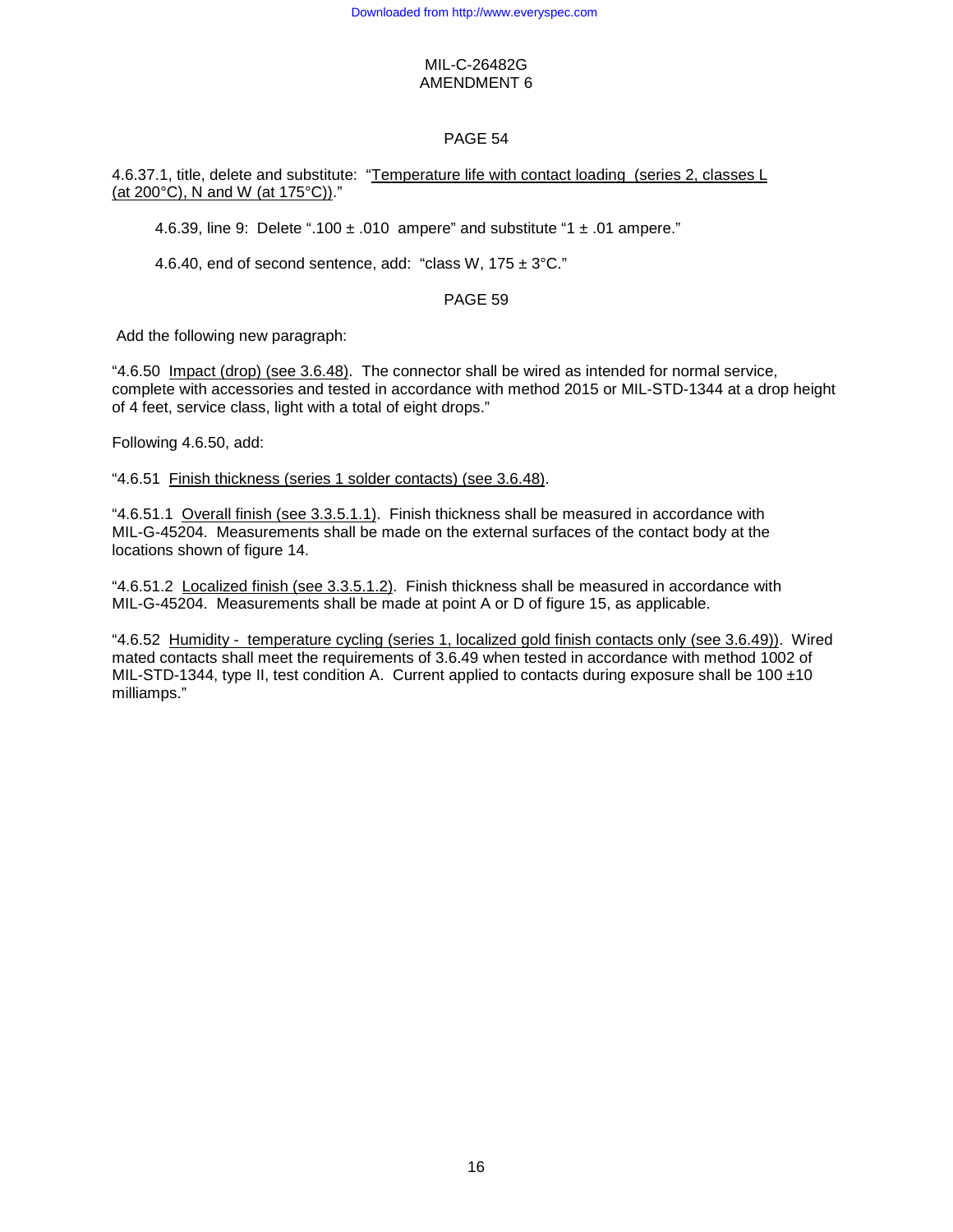## PAGE 61

Add new figures 14 and 15:

"



FIGURE 14. Plating thickness measurement – overall finish (series I, solder).





- 
- 15A. Socket contacts with integral 15C. Socket contact with separate pressure pressure member. member as primary current carrying interface.



15B. Socket contact with separate pressure members. 15D. Pin contacts.



#### NOTES:

- 1. Dimensions are in inches.
- 2. Metric equivalents are given for general information only.
- 3. F = .290, E = .290; F equals length of maximum electrical contact (wiping) area plus .020 (0.51 mm) minimum. Maximum wipe shall be equal to maximum E of mating pin engagement minus the spherical radius.

FIGURE 15. Plating thickness measurement - localized finish (series I, solder)."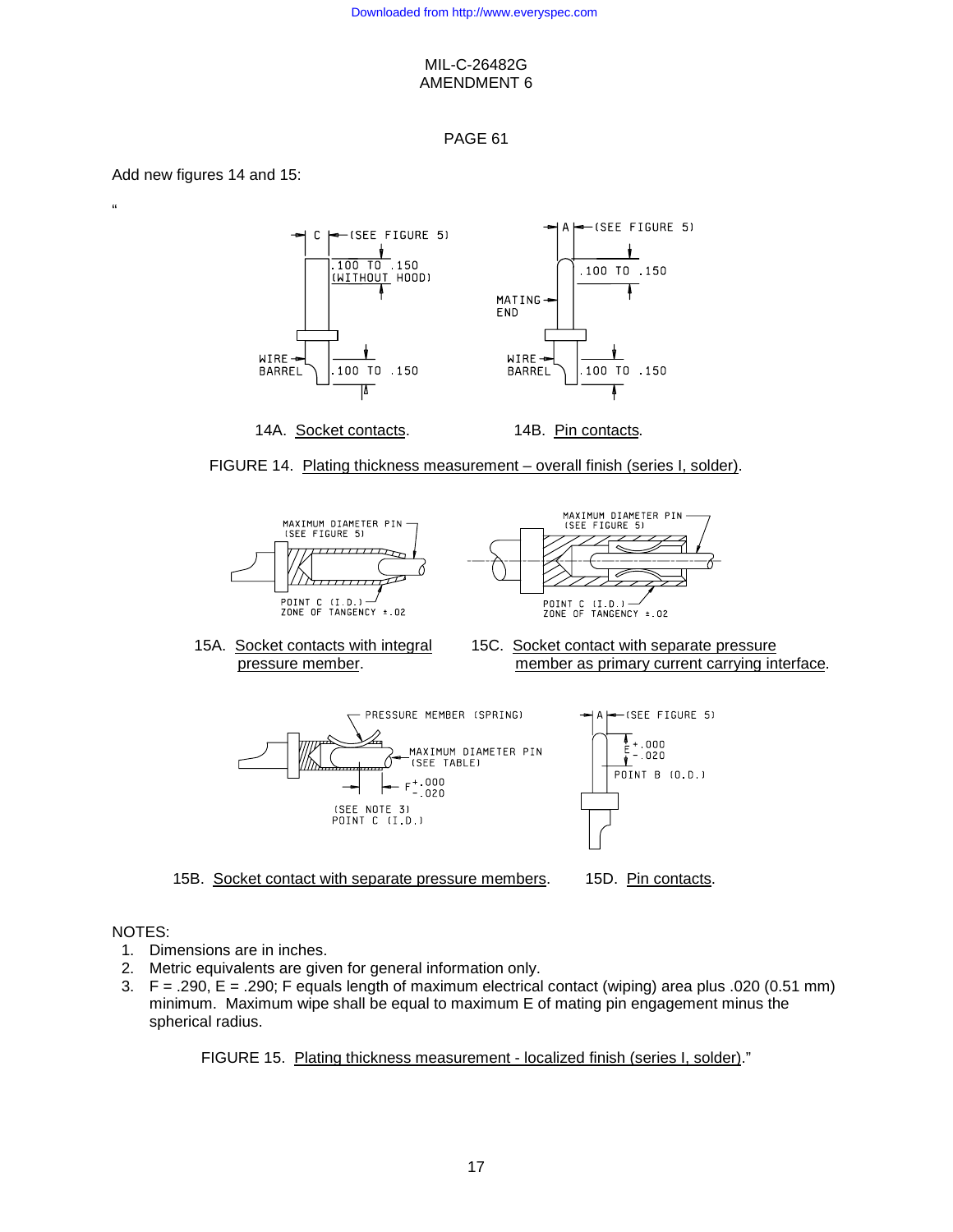## PAGE 62

5., 5.1, 5.1.1, delete and substitute:

## "5. PACKAGING

 "5.1 Packaging requirements. The requirements for packaging shall be in accordance with MIL-C-55330."

6.2, delete "h" and "i" (added by previous amendment) and substitute the following:

 "(h) Class W connectors are intended for use in salt spray environments providing a corrosive resistant shell, conductive finish, and fluid resistance at 175°C service temperature."

### PAGE 63

6.3.2, delete and substitute:

"6.3.2 Crimp contacts. Crimp contacts may be ordered in bulk in accordance with MIL-C-39029."

Following 6.4.2, add:

"6.4.3 Overall finish. A finish having a specified minimum thickness applied (i.e., barrell plating techniques, non-selective types, etc.) on all external plating surface diameters except for corners, which assures the specified performance of the contact."

\* 6.5.1, delete and substitute:

 "6.5.1 Application for qualification. The activity responsible for qualifications of these connectors and the Qualified Products List (QPL), is the Defense Supply Center Columbus, Attn: DSCC-VQ, 3990 East Broad Street, Columbus, Ohio 43213-1199."

### PAGE 66

Following 6.11, add:

"6.12 Subject term (keyword) listing.

Contact Coupling, bayonet Crimp Front release Jam-nut Rear release Localized finish Overall finish Solder"

\*Concluding material: Delete and substitute as printed in this amendment.

NOTE: The margins of this amendment are marked with an asterisk to indicate there changes (additions, modifications, corrections, deletions) from the previous amendment were made. This was done as a convenience only and the Government assumes no liability whatsoever for any inaccuracies in these notations. Bidders and Contractors are cautioned to evaluate the requirements of this document based on the entire content irrespective of the marginal notations and relationship to the last previous amendment.